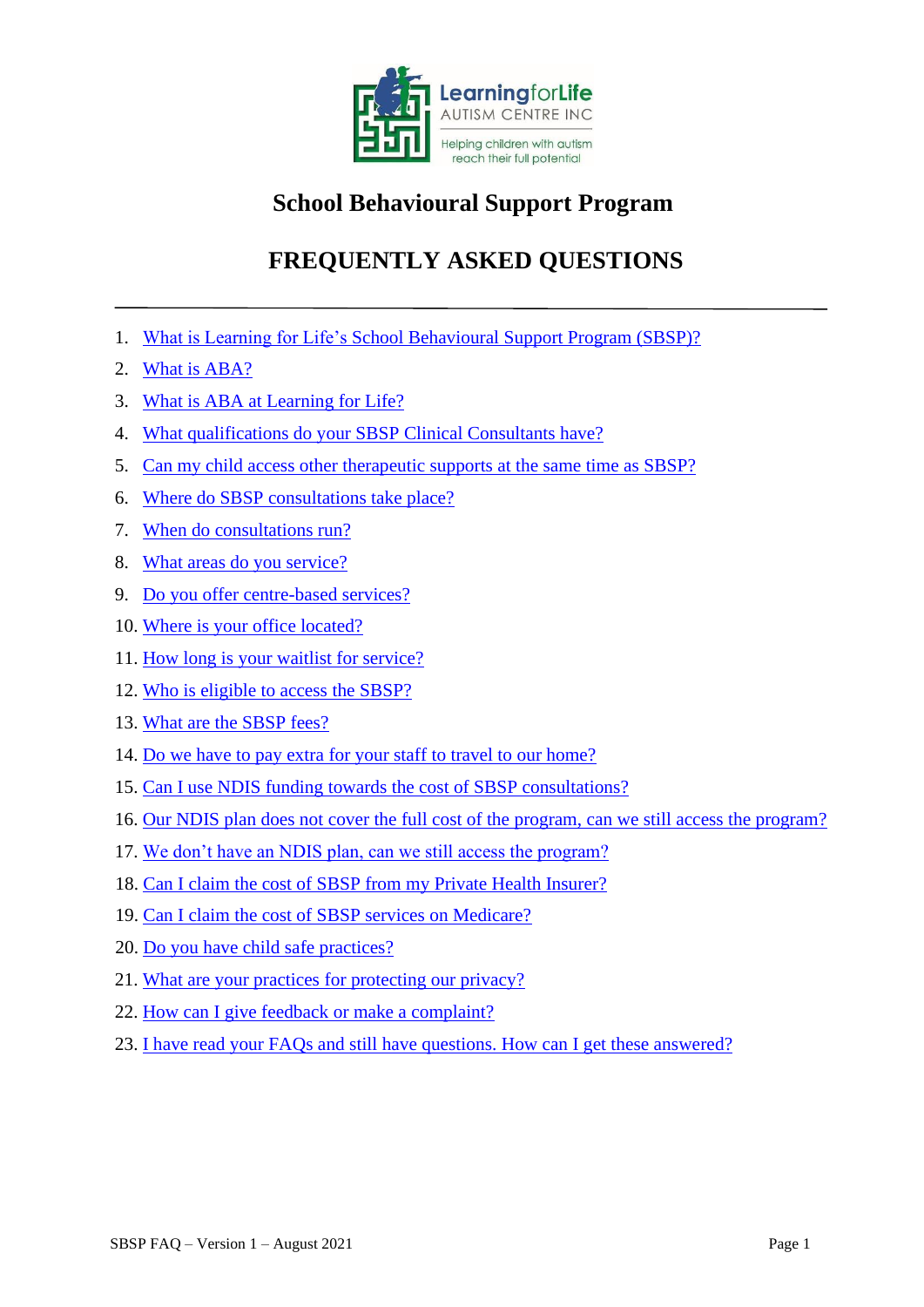# **1. What is Learning for Life's School Behavioural Support Program?**

Learning for Life's [School Behavioural Support Program \(](https://www.learningforlife.com.au/school-behavioural-support-program/)**SBSP**) utilises Applied Behavioural Analysis (**ABA**) strategies to support school aged children experiencing difficulties in a range of areas, such as social interaction, inattention, compliance, coping in the playground, tolerance and independent completion of work.

Clinical consultants work with the child, their parents/guardians, school teachers and/or other therapy providers to support in their school environment. For those with challenges that are preventing attendance at school (whether resulting from anxiety, school refusal or behaviours leading to suspension/expulsion from school) our Clinical Consultants work on strategies to facilitate the child's return to school. If appropriate the Clinical Consultants can also provide support related to the home environment.

Upon enrolment in Learning for Life's SBSP, one of our experienced clinical consultants will conduct an initial 30 minute phone or video consultation with the child's parent or guardian. This will be followed by 2 hours (either continuous or split into 2 x 1 hour sessions) of consultation with, and/or observations of, the child at the child's school or home. This is followed up with a written report outlining the consultant's recommendations, which is emailed to the parents/carers.

If requested, the clinical consultant can then further provide ongoing support based on the recommendations of the initial report. This includes observations and meetings, with the child, the parents and/or educators.

If ongoing services are requested following the initial consultation, families will need to enter into a Service Agreement with Learning for Life with respect to the services being provided. This is to ensure all services provided are directly linked to the goals in your child's plan, and that, if funded by NDIS, funding allocation for the review report required is included.

# <span id="page-1-0"></span>**2. What is ABA?**

[Applied Behavioural Analysis \(](https://www.learningforlife.com.au/aba-therapy/)**ABA**) is an evidence-based intervention approach that assesses an individual's behaviours and works to both increase positive learning and decrease those behaviours which may be socially isolating, physically harmful or which present a significant speedbump to learning. Primarily, ABA is about helping an individual to learn or re-learn how to achieve, to live life fully, and to reach their potential.

ABA focuses on breaking down complex skills, to smaller, more achievable steps. ABA achieves effective results, has an immediate impact and uses practical ideas. Children are never punished for failing to master a task, but every achievement is rewarded with enthusiastic encouragement.

ABA is used in a wide range of settings, such as medical, educational, mental health, rehabilitation, and health and exercise. It is recognised as one way for people on the autism spectrum to "learn how to learn" and has been subjected to rigorous scientific investigation around the world.

#### <span id="page-1-1"></span>**3. What is ABA at Learning for Life?**

Every program at Learning for Life is tailored specifically to the child, taking into account the child's (and their family's) preferences, strengths, interest, needs and challenges. Our practice reflects our core belief that the children we work with have the right to the same choices, opportunities and experiences of all children and that their rights and choices are important. We also recognise the importance of family and seek to ensure parents have the information, resources and support needed to participate in and benefit from the program.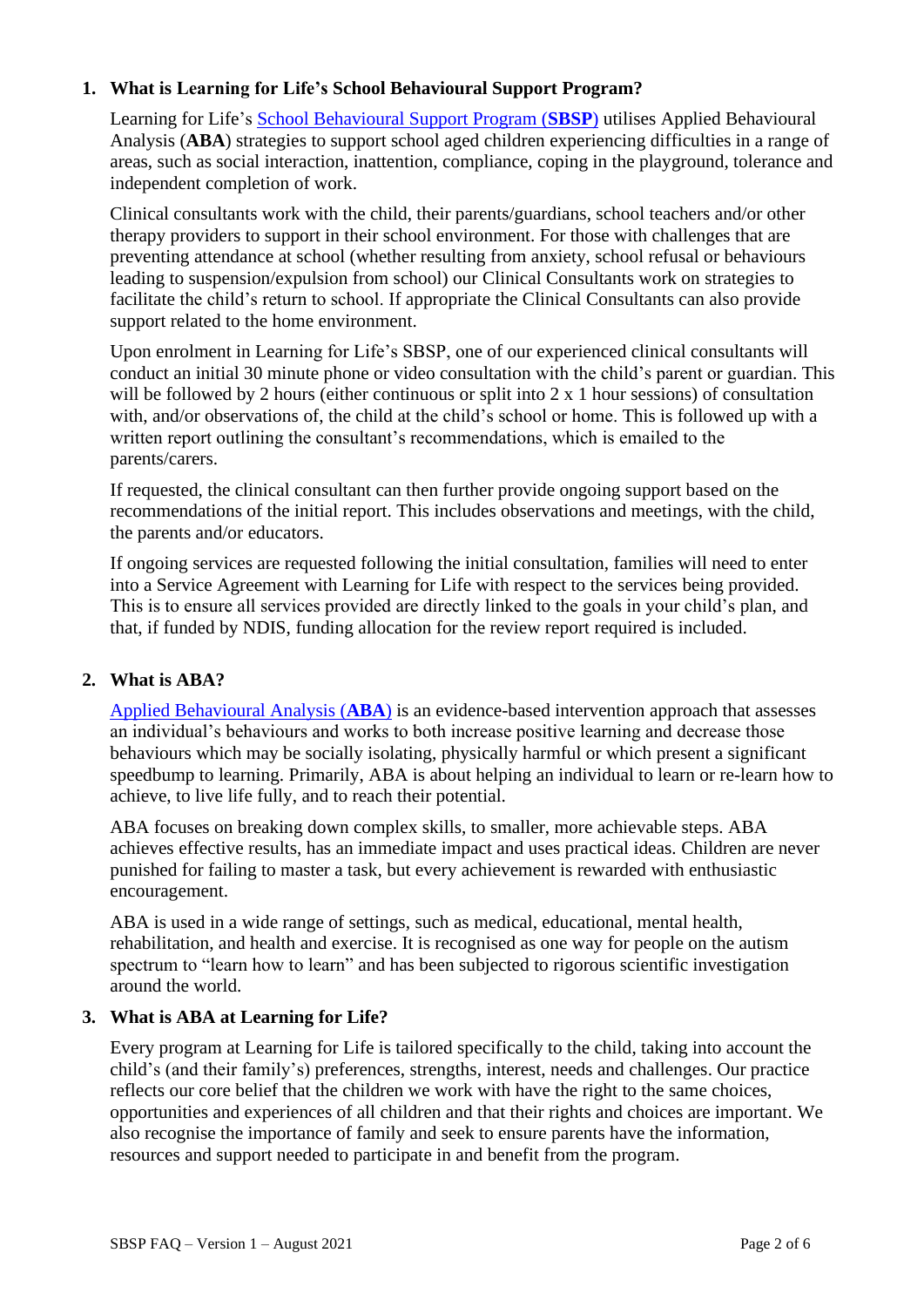At Learning for Life we actively promote resilience in a safe and nurturing way in order to empower the child and provide a pathway to independence and choice*.* When seeking to address challenges we look to the underlying cause to better understand the challenge, taking into account the right or need of the child to engage in actions or behaviours even if they might otherwise be considered unusual.

We believe in a team-based approach which sees a child's Clinical Consultant, teachers and parents/guardians working together to support the child and provide a framework to best enable the child to achieve the milestones and goals agreed as part of their program.

# <span id="page-2-0"></span>**4. What qualifications do your SBSP Clinical Consultants have?**

Each of our SBSP Clinical Consultants have an allied health degree as well as at least four years ABA experience working with young children with ASD. You may be allocated an Occupational Therapist, Psychologist or Speech Therapist as your Clinical Consultant.

Each Clinical Consultant is supported by both our Head of Psychological Services and our Clinical Director and undergoes continual professional development and internal training and supervision.

Bios for each of our Clinical Consultants are available on the "Our Team" page on our [website.](https://www.learningforlife.com.au/administrative-and-clinical-team/)

## <span id="page-2-1"></span>**5. Can my child access other therapies at the same time as SBSP?**

It is important that families make themselves aware of other relevant supports and therapies available when considering whether to enrol in SBSP at Learning for Life. Paediatricians should also be able to advise you about other therapies and the Autism section of the [Raising Children](https://raisingchildren.net.au/autism/therapies-services)  [Parenting Website](https://raisingchildren.net.au/autism/therapies-services) is a great source of information for parents of children with ASD.

Learning for Life believes in a holistic approach to support provision and respects parent choice as to what supports are right for their child. In some cases, Clinical Consultants may recommend other therapies such as Occupational Therapy or Speech Therapy be run in conjunction with the SBSP program. They may also recommend supported socialisation activities such as specifically facilitated socials skills groups.

If a client is considering biomedical treatments for their child we ask that they consult with their Clinical Consultant first as such treatment can impact the progress and validity of our program.

# <span id="page-2-2"></span>**6. Where do SBSP consultations take place?**

Learning for Life offers service at our centre in Kew, in a child's school and at the child's home. Where a child is attending school, school observations and Clinical Consultant communication with the child's teacher are common components of the program.

#### <span id="page-2-3"></span>**7. When do consultations run?**

Learning for Life's SBSP hours of operation are 8am to 6pm, Monday to Friday. Consultations usually run between 1 and 2 hours and will be scheduled at times agreed with the family (and, if relevant, the school).

#### <span id="page-2-4"></span>**8. What areas do you service?**

We provide service throughout Victoria. Some areas beyond greater Melbourne can be more difficult to staff, which may impact ability for us to take on new families in certain locations from time to time. Families located beyond 50km from our centre in Kew will incur travel time fees and those located in remote regional Victorian towns will be subject to remote location fees in accordance with the NDIS Pricing Guide.

#### <span id="page-2-5"></span>**9. Do you offer centre-based services?**

Yes – we offer centre-based services for our School Behavioural Support Program.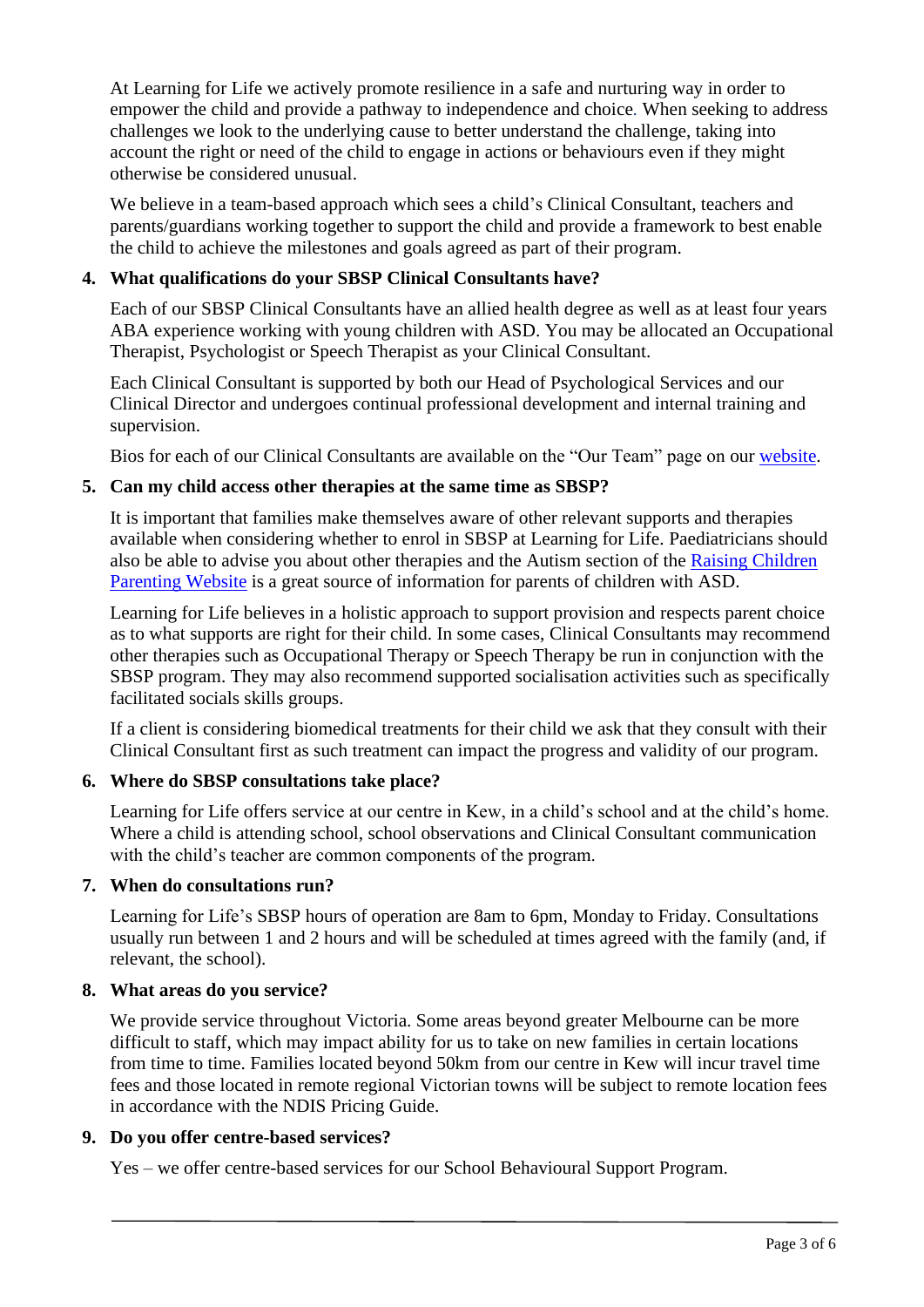#### <span id="page-3-0"></span>**10. Where is your office located?**

Our office is located at [25-27 High Street South, Kew, Victoria 3101,](https://goo.gl/maps/ERE9eCRuS93aRhhz9) between Kew Junction and Barkers Rd. There is on and off-street parking available and the number 48 and number 109 trams run directly past the centre.

## <span id="page-3-1"></span>**11. How long is your waitlist for service?**

We keep a register of families who enquire about service and submit an Expression of Interest form. When capacity opens up to take on a new family, assessment is made against the Expression of Interest Register, taking into account our principles for priority of access. As priority of access is determined on a combination of factors it is very difficult to provide an indication of wait times. For this reason, we recommend that families continue to investigate other services even after submitting an Expression of Interest form.

#### <span id="page-3-2"></span>**12. Who is eligible to access SBSP?**

Enrolment in Learning for Life's SBSP service is open to school aged children who have difficulties engaging in their everyday environments (e.g. social difficulties and/or engagement in high rates of behaviours of concern), regardless of whether or not a child has a diagnosis of ASD, ADHD or other conduct disorders. Parents/guardians may submit an Expression of Interest Form for their child to register interest in our service, but access and enrolment will depend on our capacity at the time. If a child turns 18 or graduates from year 12 at high school before accessing service they will be removed from the Expression of Interest Register as they will no longer meet criteria for access.

Once enrolled, a child may continue in the program until the later of graduation from high school or reaching the age of 18.

#### <span id="page-3-3"></span>**13. What are the EIBI fees?**

| <b>Service</b>                                                                                                                                                                                                                       | Fees                                                       |
|--------------------------------------------------------------------------------------------------------------------------------------------------------------------------------------------------------------------------------------|------------------------------------------------------------|
| Initial two and a half hour consultation and provision of written report<br>N.B. The initial consultation is made up of a 30 minute parent phone call<br>followed by an observation of the child and/or meeting(s) totalling 2 hours | \$678.97                                                   |
| Ongoing observations/meetings and reports                                                                                                                                                                                            | $$193.99$ per hour                                         |
| Follow up phone consultations                                                                                                                                                                                                        | \$193.99 per hour<br>(e.g. \$96.99 per $\frac{1}{2}$ hour) |
| Additional written supporting documents (including school funding<br>reports, referrals, NDIS reports*, etc.)<br>N.B. One of these reports per year is a requirement for NDIS clients                                                | \$193.99 per hour<br>(capped at \$581.97)                  |
| Cancellation fee (If session cancelled with less than 24 hour's notice)                                                                                                                                                              | \$100                                                      |

Fees are invoiced weekly via email and payment is required within 7 days of the date of invoice.

#### <span id="page-3-4"></span>**14. Do we have to pay extra for your staff to travel to our home?**

We do not charge for travel time for locations within 50kms from the Centre in Kew. Travel beyond 50km is charged at \$193.99 per hour for Clinical Consultants.

#### <span id="page-3-5"></span>**15. Can I use NDIS funding towards the cost of SBSP consultations?**

Yes - If your child has a self-managed or plan-managed NDIS plan with funding available under the Capacity Building – Improved Daily Living category whereby the nature of supports within this category are either not specified or refer to any of:

- Psychologist;
- other therapy (or therapy generally); or
	- supports provided by an allied health assistant or therapy assistant.

At this stage Learning for Life is not a registered NDIS provider and therefore cannot service clients on an agency-managed NDIS plan or provide Specialist Behavioural Intervention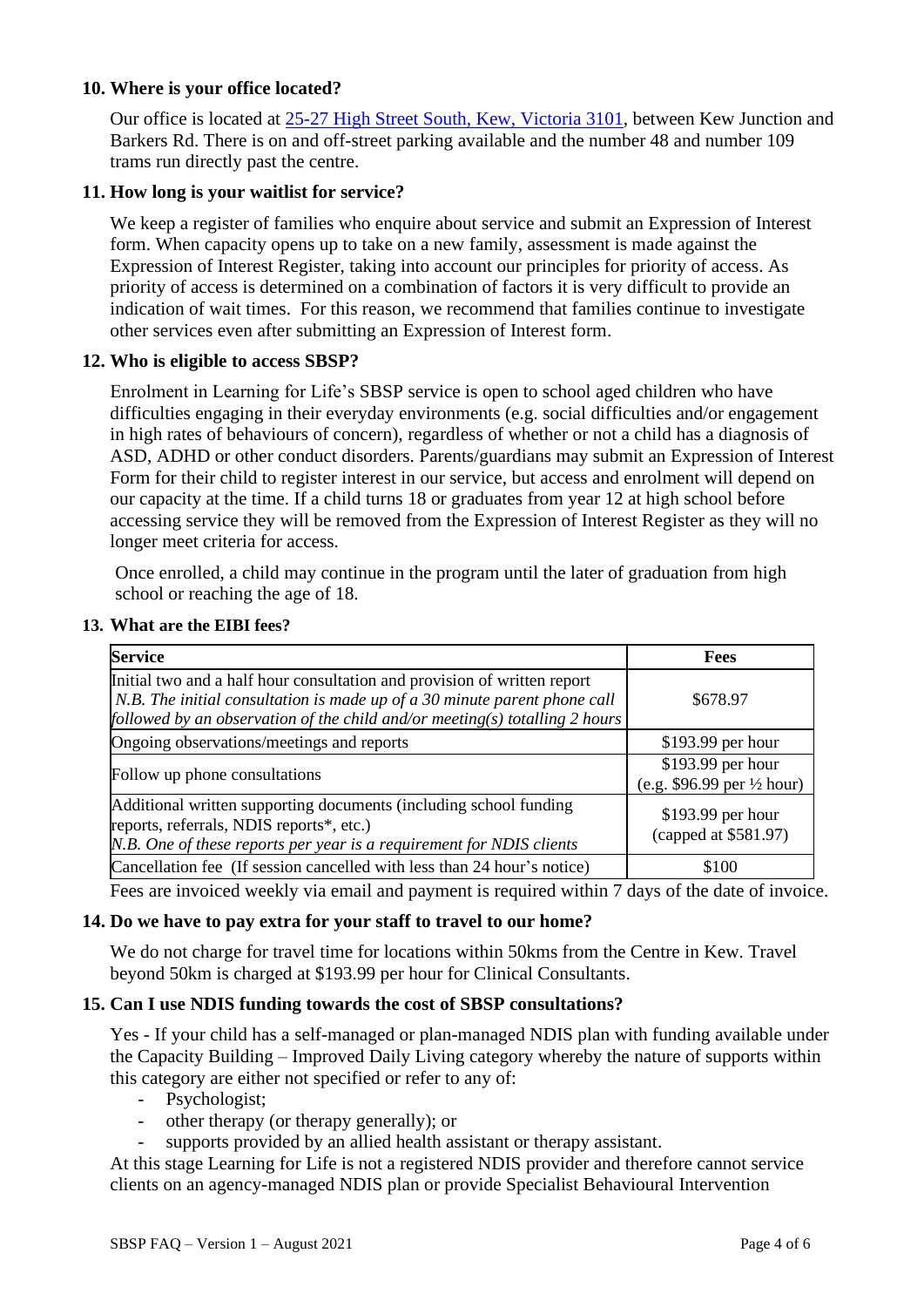Supports categorised by the NDIS under Improved Relationships. We are currently going through the registration process through, and once registered, will be able to support agency managed clients and provide services categorised by the NDIS under Improved Relationships.

# <span id="page-4-0"></span>**16. Our NDIS plan does not cover the full cost of the program, can we still access the program?**

Yes – although NDIS funding can be used to cover the cost of our programs, NDIS funding it not a prerequisite to accessing service. Given Learning for Life is not currently registered with the NDIS, clients are directly responsible for paying service fees themselves and then clients with NDIS funding are responsible for claiming fees back from the NDIS to the extent applicable.

#### <span id="page-4-1"></span>**17. We don't have an NDIS plan, can we still access the program?**

Yes – as noted above, although NDIS funding can be used to cover the cost of our programs, NDIS funding it not a prerequisite to accessing our services. Clients are responsible for paying service fees directly regardless of how they fund it.

#### <span id="page-4-2"></span>**18. Can I claim the cost of the SBSP consultations under my Private Health Insurance?**

Please ask your specific Private Health Insurer whether they will cover the cost of Speech Therapy, Psychology or Occupational Therapy as our Clinical Consultants who provide SBSP consultations all hold one of these professional registrations. If so, clients will need to pay the Learning for Life invoice and then use the invoice receipt to claim directly from their Private Health Insurer.

## <span id="page-4-3"></span>**19. Can I claim the cost of SBSP services on Medicare?**

Within our School Behavioural Support Program we are able to provide psychological services which are able to be funded in part with support of a GP referred Mental Health Care Plan and associated Medicare Rebate (for the amount of hours specified in the Mental Health Care Plan for a given calendar year). Such funding is separate to NDIS funding. Please note Medicare requires that the person holding the Mental Health Care Plan be present at all appointments. As such if the plan is for the child a rebate cannot be claimed for any meetings with parents and/or teachers without the child present. In the case where frequent parent consultations (without the child) are required parents can sometimes get their own Mental Health Care Plan.

#### <span id="page-4-4"></span>**20. Do you have child safe practices?**

Yes – Learning for Life is a child safe organisation and is committed to the protection and wellbeing of children and young people. Our Child Safe and Vulnerable Person Policy is available for viewing on our [website.](https://www.learningforlife.com.au/client-policies/)

Learning for Life has strict recruitment and screening practices, including the requirement for all staff to have valid and up to date Working with Children Checks and National Police Checks. All new staff also undertake child safety training as part of their onboarding process and sign specific acknowledgement of our Staff Code of Conduct (noting that our Code of Conduct Policy is also available for viewing on our [website\)](https://www.learningforlife.com.au/client-policies/).

Our Practice Manager, Celeste Sullivan, is the Learning for Life Child Safe Officer.

# <span id="page-4-5"></span>**21. What are you practices for protecting our privacy?**

Our Client Confidentiality & Privacy Policy is available for viewing on our [website.](https://www.learningforlife.com.au/client-policies/) As outlined in our policy, we will only use the information provided to us by clients for the purpose it is collected and ensure our information storage systems are secured appropriately. In addition to the requirement for staff to follow privacy protocols in our policy, each staff member signs a Confidentiality Deed as part of their employment contract.

Our General Manager-Operations, Victoria Crane, is the Learning for Life Privacy Officer.